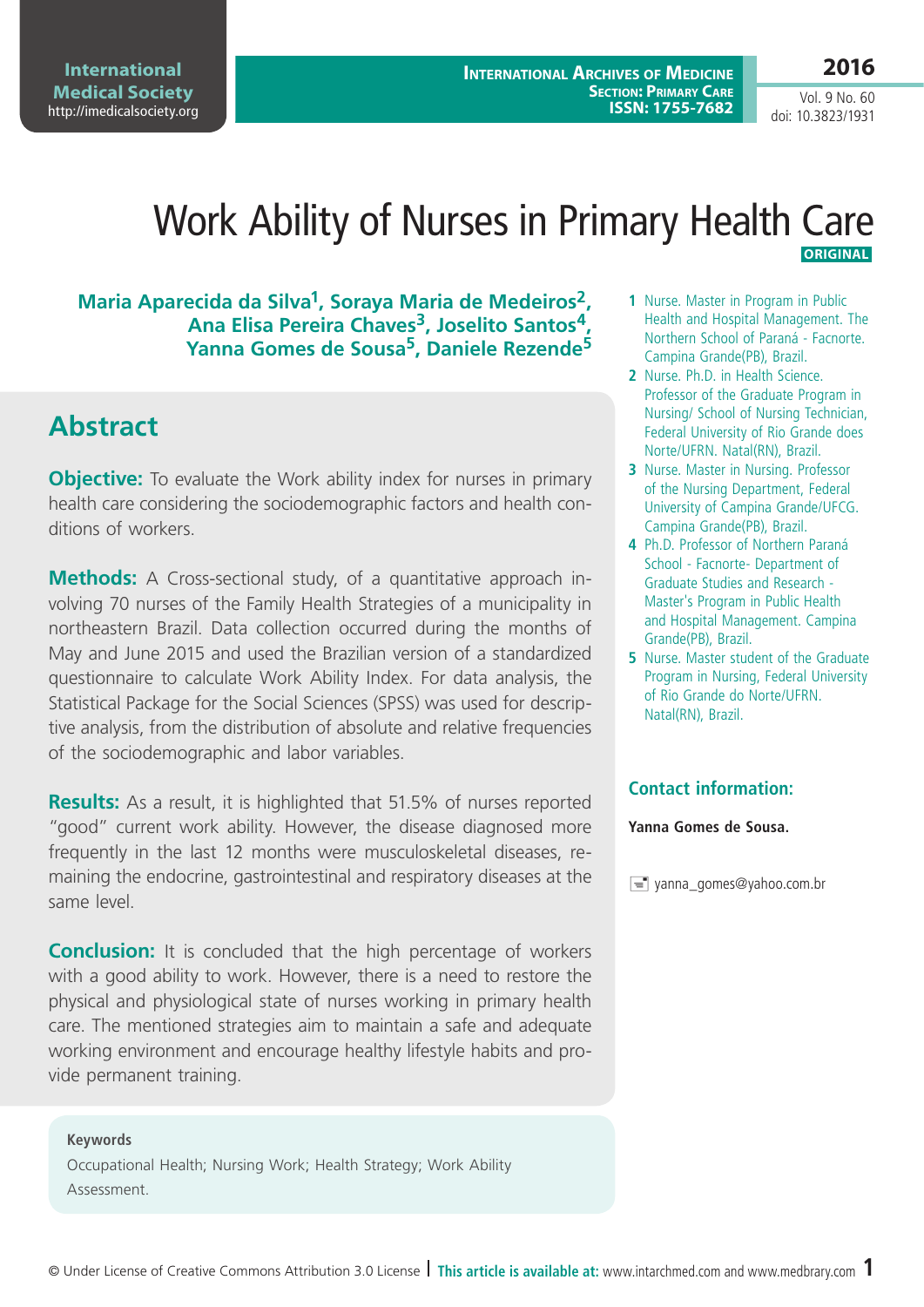**2016**

Vol. 9 No. 60 doi: 10.3823/1931

# **Introduction**

In recent decades, several initiatives of the Brazilian society have been seeking to consolidate advances in the public policy of comprehensive care in Occupational Health (OH). The initiatives include actions involving assistance, promotion, monitoring and prevention of diseases related to work [1].

However, public health in Brazil and the world related to workers´ health have a major problem that arises from the worker's health profile modification with a high increase in diagnoses of musculoskeletal disorders, change in the psychological capacity and aging workforce that consequently influences the ability to work [2].

Studies [3] investigating the ability to work began in Brazil after the translation and adaptation of the Brazilian version questionnaire by Fischer. The health sector has been highlighted in conducting research to evaluate the ability to work, and their results and reflections have contributed to strengthening the Occupational Health Policy.

From the perspective of workers´ health, the ability to work is about the potential of workers to perform their tasks by the requirements of the job, their health and their physical and mental abilities. These aspects need to be maintained at all stages of their working life [4]

Concerning the nursing area, the research to evaluate the ability to work is greater in tertiary care units. In 2009, a reseach [5] of 68 nurses in the emergency room of Rio Grande do Sul found that 42.9% nurses had low or moderate work ability index. Repeated respiratory tract infections, back injury, varicose veins, mild emotional disturbance, vision problems and disease of upper back or neck, with frequent pain were the diseases more frequently diagnosed.

In the primary health care context, besides the issues that permeate the specifics of the nursing actions on the FHS (Family Health Strategy, there are other problems related to fragile employment contracts, requirements for a construction of a modifier acting, and pressures to achieve the goals of health programs [6].

Health can contribute to nursing knowledge in the area of occupational health and can facilitate the transformation of the practices of managers and workers to promote health while studying the identification of harmful effects of nurses´ work. Also, the identification to reduce ability to work is an important indicator that helps managers and workers in the adoption of promotional measures to prevent health problems and absenteeism/disease.

Due to this statement, and aware that much attention has been given to workers in the hospital sector and little attention to FHS workers, there was the interest in the topic if the Family Health Strategy-FHS. The study is relevant since there are scarce approaches involving this proposal. However, it is expected that this research will help the formulation of health promotion strategies at work for FHS nursing staff. Nevertheless, it is expected that the article is a research resource for further investigation.

On worker health context and consideration of the ability to work, this study aims to assess the Work Ability Index (WAI) of nurses in the Family Health Strategy-FHS.

# **Methods**

The study was developed in the Family Health Strategies - FHS in Campina Grande, PB, related to the Health Municipal Secretary. Currently, the municipality has 94 FHS teams and 76 FHU (Family Health Units), where 71 FHU are in the urban areas and 05 in the rural area. The coverage of the number of Family Health Teams related to the population is 86%.

This is a cross-sectional research, of a quantitative approach, using the data collection method (survey) [7] with questionnaires applied in person. The target population was nurses from the Family Health Program in Campina Grande, Paraíba.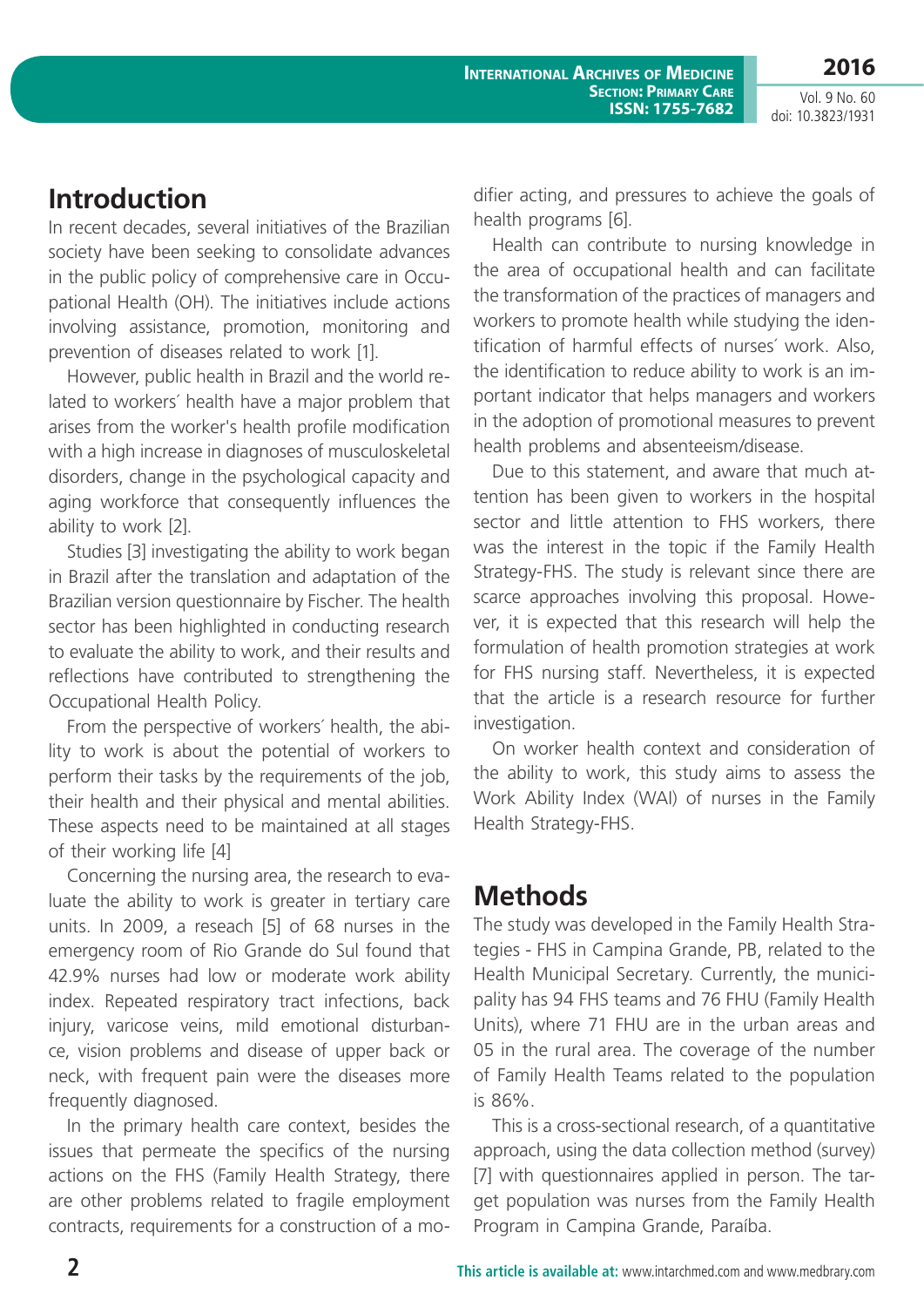**International Archives of Medicine Section: Primary Care ISSN: 1755-7682**

**2016** Vol. 9 No. 60

doi: 10.3823/1931

As the inclusion criteria for the sampling process were nurses of the FHS working team of the city, agreeing to participate in the study voluntarily and signing the Informed Consent Form (ICF) and present at the FHU at the time of research. Nurses who have been removed from service for leave, health or vacation were excluded.

The study population consisted of 94 nurses, of which 70 remained after the application of the inclusion and exclusion criteria. A confidence level of 95% with a maximum error in the proportion of 5% was used to estimate the sample size. The application of these parameters for the sample size calculation, performed with the WinPepi software, version 1.31, 2004, produced sample size of 70 nurses.

The Research Ethics Committee (CEP) of Campina Grande Health Department CAAE No 42284815.8.0000.5186 approved the research project.

Data collection was conducted through a selfapplied questionnaire, assessing the sociodemographic and labor characteristics such as the Work Ability Index (WAI), which describes the worker's selfassessment of the capacity to work [9] and physical activity practice habits. The period of data collection was from May to June 2015, totaling 30 days.

In the mid-80s, an instrument to evaluate the Work Ability Index (WAI) was developed in Finland [8] translated and adapted to Portuguese by researchers of the University of São Paulo, in collaboration with other Brazilian universities and institutions.

It is a self-applicable questionnaire composed of ten items, synthesized in seven dimensions: (1) ability to work compared to the best ability of their lives, (2) ability to work in their physical requirements, (3) number of current diseases diagnosed by the doctor (4) loss estimated for work because of illness, (5) absence from work for illness in the last 12 months, (6) self-prognosis of the ability to work in 2 years and (7) mental resources [3].

In the data analysis, the Statistical Package for the Social Sciences (SPSS) was used for descriptive

analysis from the distribution of absolute and relative frequencies of sociodemographic variables, labor and physical activity practice habits. Then, tables, chart and bars and radial graphics were built to elucidate the data obtained in a practical way.

## **Results**

The study population consisted of 70 nurses who presented sociodemographic characteristics shown in **Table 1**.

**Table 1.** Sociodemographic profile of the nursing staff of primary health care, Campina Grande, Paraíba, Northeastern Brazil, in 2015.

| Sociodemographic<br>characteristics | n<br>(9/0) | <b>Total n</b><br>(%) |
|-------------------------------------|------------|-----------------------|
| Gender                              |            |                       |
| Male                                | 66 (94.3)  | 10 (100)              |
| Female                              | 04(5.7)    |                       |
| Age (in years)                      |            |                       |
| From 30 a 39 years old              | 30(43)     | 70 (100)              |
| From 40 a 49 years old              | 22(31)     |                       |
| From 50 a 59 years old              | 15(21)     |                       |
| No answer                           | 2(3)       |                       |
| <b>Marital Status</b>               |            |                       |
| Single                              | 15(21)     |                       |
| Live with a partner                 | 08 (11.5)  |                       |
| Divorced                            | 08 (11.5)  |                       |
| Widow                               | 00(00)     |                       |
| <b>Acting Geographic Area</b>       |            |                       |
| Urban                               | 59 (84.5)  |                       |
| Rural                               | 06(8.5)    | 70 (100)              |
| Urban/Rural                         | 05(7)      |                       |
| Time of working in the ESF          |            |                       |
| Less than 10 years                  | 14(2)      |                       |
| From 10 to 19 years                 | 49(7)      | 2.0                   |
| From 20 or more                     | 7(1)       | 7.0                   |
|                                     | 7          | 1.0                   |

Source: SILVA, MA. Direct data collection through a questionnaire. \*Multiple choice question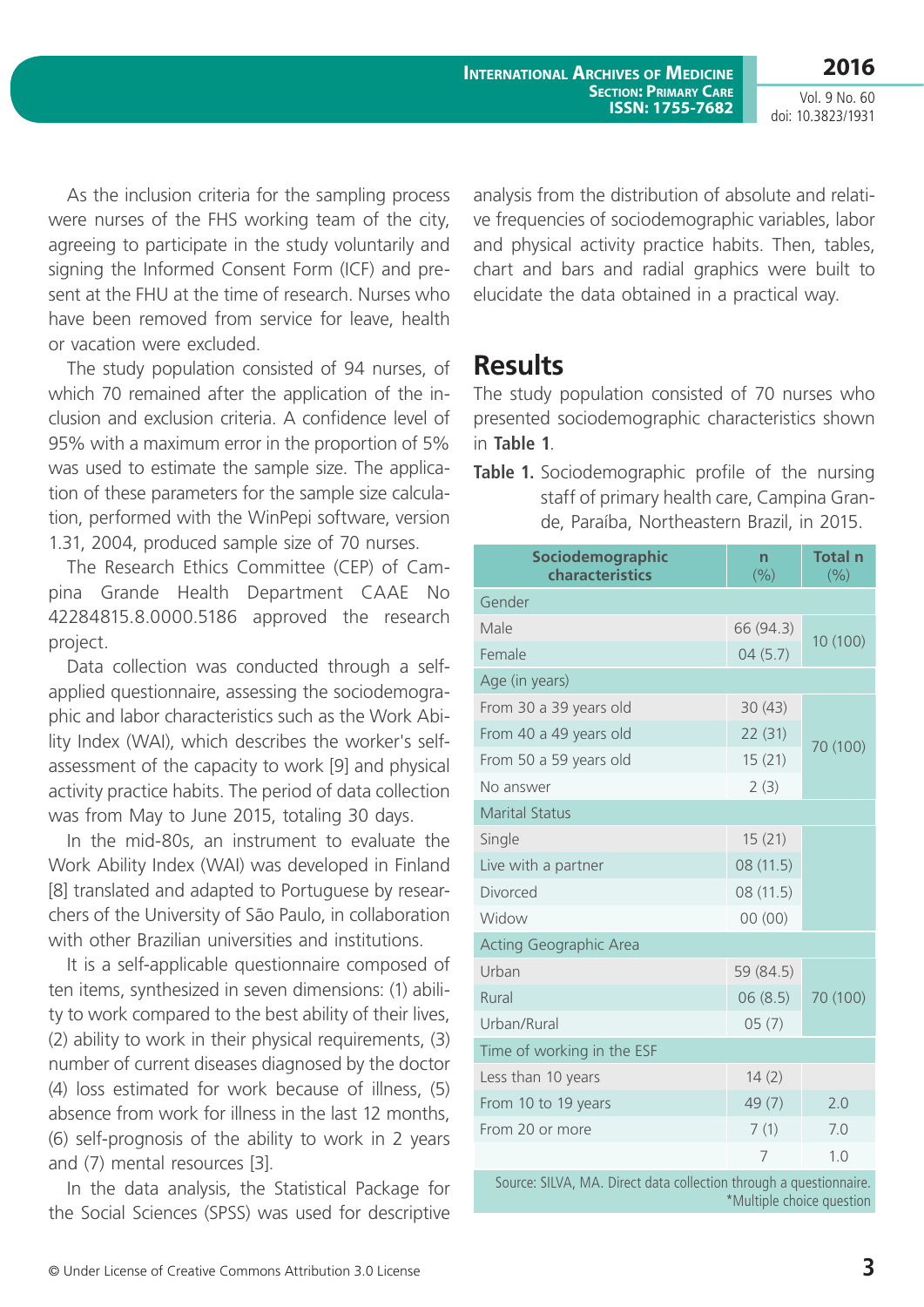**2016**

Vol. 9 No. 60 doi: 10.3823/1931

**Table 2** Distribution of Primary health Care nursing staff, according to the Work Ability Index (WAI) (N=70). Campina Grande, Paraíba, Northeastern Brazil, in 2015.

| <b>Distribution of Primary health</b><br><b>Care nursing staff</b> | n<br>(9/0) | <b>Total n</b><br>(%) |  |
|--------------------------------------------------------------------|------------|-----------------------|--|
| Classification of the Current Work Ability                         |            |                       |  |
| Very good                                                          | 11(16)     |                       |  |
| Good                                                               | 36(51.5)   |                       |  |
| Moderate                                                           | 20(28.5)   | 70 (100)              |  |
| Low                                                                | 03(4)      |                       |  |
| Very Low                                                           | 0(0)       |                       |  |
| Work Ability according to the demands                              |            |                       |  |
| Very good                                                          | 17(24)     |                       |  |
| Good                                                               | 31(44)     |                       |  |
| Moderate                                                           | 21(30)     | 70 (100)              |  |
| Low                                                                | 01(2)      |                       |  |
| Very low                                                           | 0(0)       |                       |  |

The distribution of nurses according to the WAI is shown in **Table 2**. Out of the respondents, 51.5% obtained WAI classification as "good", 28.5% as "moderate" and 4.0% as "low" ability to work.

Concerning the ability to work according to the demands, there were 44% having a good capa-



**Table 3** Distribution of the impact of diseases on the labor development of FHS nurses in Campina Grande, Paraiba, Brazil, in 2015.

| Impact of diseases on the labor                                                                 | $n$ $\left(\frac{9}{6}\right)$ |  |
|-------------------------------------------------------------------------------------------------|--------------------------------|--|
| Estimated work losses due to disease                                                            |                                |  |
| Not having any disease or disability                                                            | 22(31.5)                       |  |
| Developing work, but causing symptoms                                                           | 38 (54)                        |  |
| Sometimes changing or decreasing pace or<br>working method                                      | 07(10)                         |  |
| Often changing rhythm or working method                                                         | 0(0)                           |  |
| Feeling the need to work part-time because of<br>the disease                                    | 0(0)                           |  |
| Totally unable to work                                                                          | 01(1.5)                        |  |
| No answer                                                                                       | 02(3)                          |  |
| Total                                                                                           | 70 (100)                       |  |
| Absence from work on days due to diseases                                                       |                                |  |
| None                                                                                            | 25(36)                         |  |
| Up to 9 days                                                                                    | 39 (54)                        |  |
| From 10 to 24 days                                                                              | 03(4)                          |  |
| From 25 to 99 days                                                                              | 03(4)                          |  |
| From 100 to 365 days                                                                            | 0(0)                           |  |
| Total                                                                                           | 70 (100)                       |  |
| Self-prognosis on the ability to develop the current job in<br>the next two years               |                                |  |
| Unlikely                                                                                        | 01(1.5)                        |  |
| I am not too sure                                                                               | 05(7)                          |  |
| It is quite likely                                                                              | 64 (91.5)                      |  |
| Total                                                                                           | 70 (100)                       |  |
| Source: SILVA, MA. Direct data collection through a questionnaire.<br>*Multiple choice question |                                |  |

city, 30% moderate and 24% very good capacity to work.

As for work lost due to diseases, it was observed that 54% of nurses reported symptoms during the development of labor activity. It was also found that 54% nurses missed working for up to nine days due to some disease. Regarding the self-prognosis on the ability to develop the current job for the next two years, 95% of nurses say it was possible to happen. [5] **(Table 3)**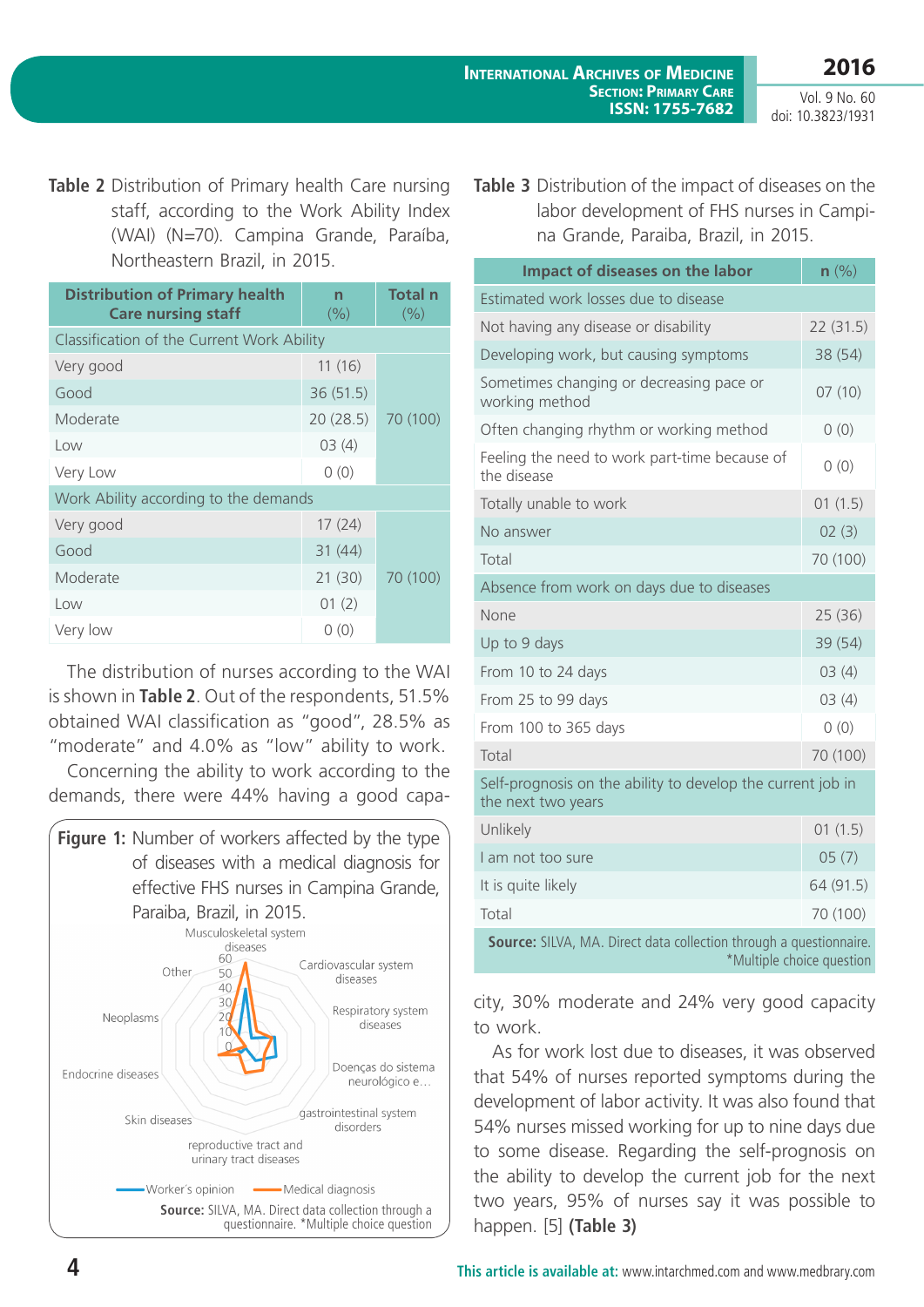Vol. 9 No. 60 doi: 10.3823/1931

The main groups of diseases that affect nurses in their perspective and with diagnosis confirmed by a doctor are musculoskeletal diseases, remaining the endocrine, gastrointestinal and respiratory diseases at the same level, disease of the reproductive and urinary system as the third level, followed by neurological and emotional disorders, and discretely skin diseases and tumors. An important fact pointed out in this study was the presence of more than one diagnosis in nurses. **(Figure 1)**

# **Discussion**

The sociodemographic characteristic shows that the study population is predominantly female (94.3%). The age range observed was from 30 to 39 years old (43%).

The results of this study indicate that sociodemographic characterization of the nurses in the study is similar to samples of nurses from other investigations. [9-10] According to gender and marital status, results are consistent with national studies showing that nursing remains an essentially female profession. Since the nineteenth century, most of the nurses are married women who combine their professional duties of the care and the home, the children, and the spouse. These women work features make a conflict in their integration in the labor market. [11]

Concerning to age, it is realized that most of the nurses in this study are over 30 years old. Studies have shown that aging causes changes in the body and progressive loss of ability to work. Being 30 years old, the individual reaches the maximum of intellectual, sensory and motor development, and may achieve excellence in their performance, but adversity can anticipate the physiological aging and affect the ability to work [12].

Another study [13] concludes that from 45 years old, the physiological functions begin to deteriorate, affecting cardiorespiratory and musculoskeletal capacity. There is also decreased perception; information processing becomes slow and a decline in memory function, all related to aging that affects mental capacity.

Regarding marital status, 56% were married, 21% were single, 11.5% were in union with a partner, 11.5% were divorced, and there were not widows. Thus, 67.5% of nurses live in a relationship with a partner. Regarding marital status, some research shows that the fact of having a partner and children suggests that the individual, after their work activities, is replaced by extra demand with the family, although they have a housekeeper [12].

In the professional practice, 70% of nurses are working in the FHS of the municipality between 10 and 19 years as effective professionals, 20% work less than ten years, and 10% of nurses work 20 years or more. Thus, 84.5% of professionals work in Health Units in the urban area; only 8.5% in rural areas and 7% work in the two geographical areas.

Regarding the working time, a study showed [14] that the time participation of nurses in the labor market was about 50% in the first ten years of professional practice and 25% between 11 to 20 years. It is noteworthy that in the first year of professional practice, there is 10% of nurses' avoidance of labor market. Given these results, there is a gradual increasing emptying of approximately 89% of the workforce, which represents a loss of potential years of study, the social cost of graduation and even personal investments.

The results showed that 51.5% of the population surveyed have a good ability to work, 28.5% have a moderate ability, and 4.0% have a "low" capacity for work. In the individual assessment, the nurses surveyed had a higher percentage score for good, fact similar to other studies that evaluated the ICT in nursing professionals [5, 12, 13, 15]

It is noteworthy that the work of nurses in the FHSs requires skills to develop assistance activities at the health facility and community, and planning and evaluation of the team in action, as well as supervision of the Community Health Agent. The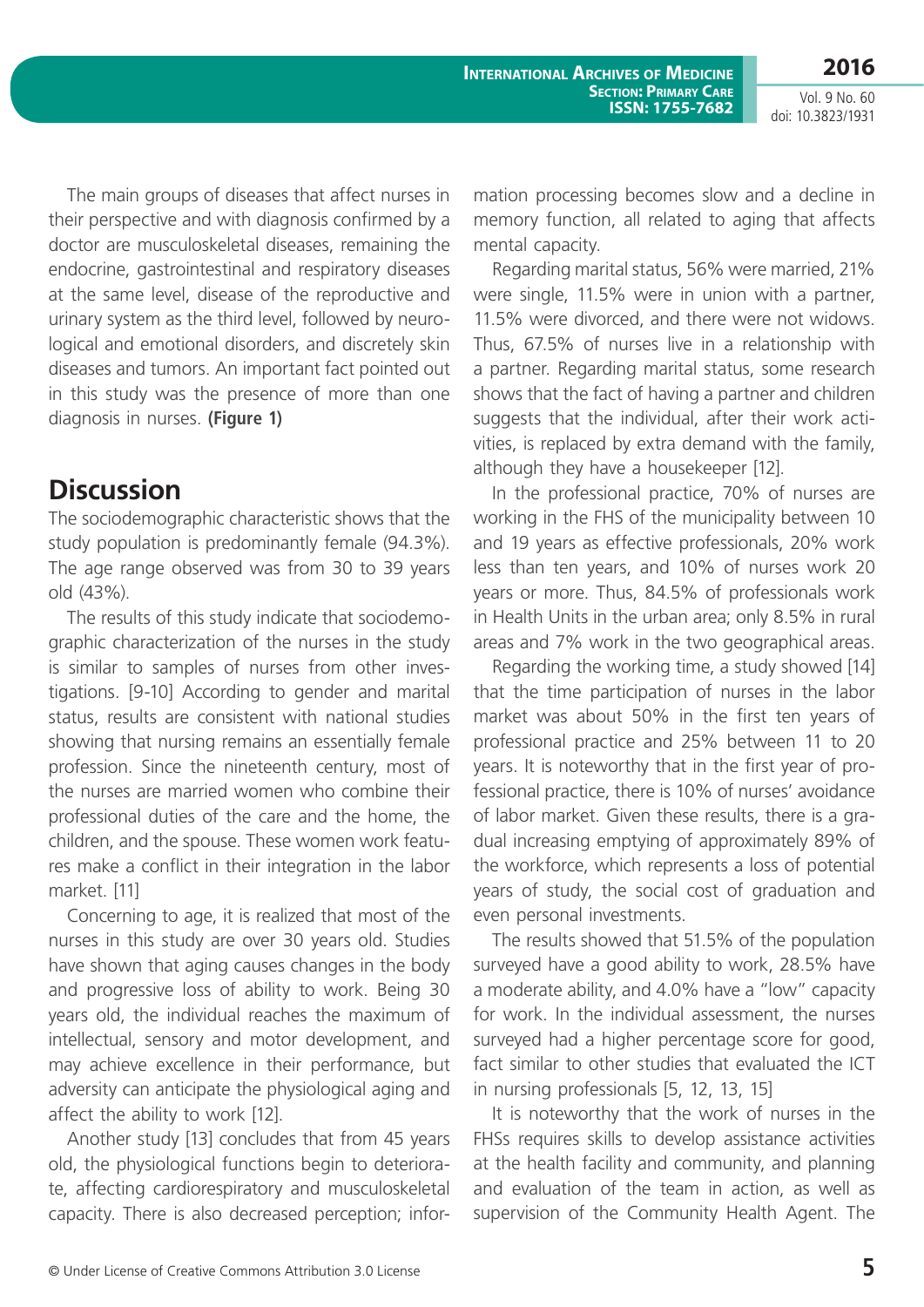**2016**

Vol. 9 No. 60 doi: 10.3823/1931

performance of these activities requires intellectual, physical and psychological conditions.

An international study on work ability index in nurses showed that 32.0% of workers reported moderate capacity for work. [16]

Another study [17] found that in the work situation, the continuous requirements requested in the workplace could cause damage to physical and/or mental workers. Such working conditions can occur together with problems related to forms of work organization and leaders profile of public and private institutions.

In relation to days lost from work due to illness, 54% of workers showed that they missed up to 9 working days for this reason; 36% of professionals have not missed any workday, only 10% required from 10 to 24 days on leave, and the same percentage asked for 100 to 365 days.

In this study, a higher percentage of FHS nurses can carry out their work even feeling any symptoms. Nursing workers perform their activities, even worn and exhausted of the labor force due to the control that the job requires. Acting in this way, the worker can present some suffering and discouragement, anxiety, conflict in the team, absorption user problems for them, professional devaluation, work overload and impotence facing the difficulty of accounting for the demand [18].

When asked about the self-prognosis on their ability to develop the current job in the next two years, 91.5% of the professionals highlighted is quite likely that they can perform the required labor actions.

Predicting the performance of the current job for two years from now is sometimes predicting the uncertain since the work carried out in basic care need the ability to teamwork, emotional balance, and self-control in stressful situations, which may compromise the physical and mental health of the worker and their ability to work. However, this is an important fact, assessed in WAI because the signals perception of workers about their situation in a future perspective [3].

When a professional concern or a possible positive outcome of his work performance capacity in the future, current ability to develop his work is declared, even in the face of threats, illness, and absenteeism [19].

In this study, musculoskeletal diseases stood out as those that most affect nurses with medical diagnosis. There were 57 nurses reported being affected by an injury to the upper limbs, lower back, and neck and/or developed any disease related to the joints. At the same level, it appears endocrine, gastrointestinal and respiratory diseases followed by diseases of the reproductive tract and urinary tract, and lastly the neurological, emotional skin diseases and tumors.

The higher prevalence of musculoskeletal diseases, both self-reported as the physician-diagnosed are also presented in the studies of other authors who have researched the ability to work. These diseases have been identified as major contributors to reduced functional capacity due to the physical and mental burden on nursing staff [20].

There are also highlighted cardiovascular diseases from high blood pressure and stroke, acute myocardial infarction or chronic diseases related to the system, 13 nurses reported a confirmed diagnosis. Respiratory diseases such as asthma, emphysema, bronchitis, and sinusitis affected 19 workers; neurological and emotional disorders, mainly mild emotional disturbance reached 14 nurses with established diagnosis.

Gastrointestinal diseases that include gastritis, colitis, and the pancreatic disease reached 20 participants from researched nurses. Kidney disease and genitals reached 18 nurses based on medical diagnosis. Endocrine diseases affected 19 workers confirmed the diagnosis of diabetes, seven nurses reported some skin disease; no malignancy was mentioned.

The highest number of sickness absenteeism observed among nursing workers is a greater incidence caused by musculoskeletal disease and depression. [21-22]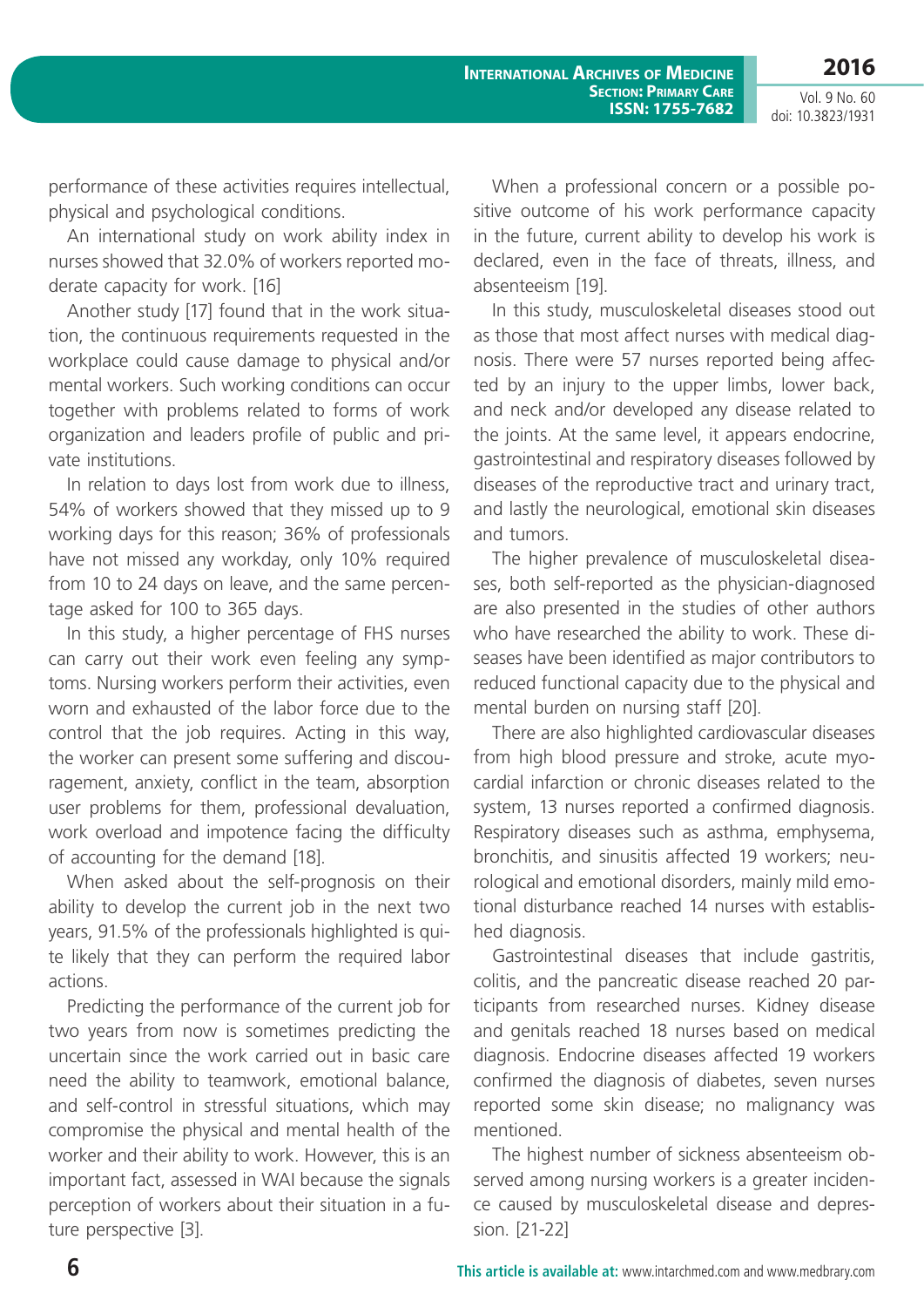**International Archives of Medicine Section: Primary Care ISSN: 1755-7682**

**2016** Vol. 9 No. 60

doi: 10.3823/1931

Emotional disorders such as depression, anxiety and insomnia occur more frequently in nursing due to conflicting work environment. This situation can be explained by the tension generated by stress, found in work overload, poor working conditions, the team relationship and the many problems that affect patients and the community [23].

Even considering the limits of their current state of health and the adversities that nurses face acting in the FHS, it was observed certain satisfaction from their work in the FHS. This can translate into commitment, responsibility, and greater affirmation of their professional identity [24].

Job satisfaction contributes to the increased participation of workers in their working environment, as people met at work adopt positive attitudes with them and the team. In this sense, the job satisfaction becomes a tool in the pursuit of quality, being a dynamic process that influences the work organization and the workers´ social life [25].

It is understood that this study brings contributions to nursing, since as highlighting limitations to work in individuals surveyed due to comorbidities and inevitably to indicate that there may be consequences and implications for the health of nurses and this requires managers' effective and focused actions on the health of these workers.

It is worth remembering that the reality of the working world is more complex than the results achieved by a study. However, it is considered that within the limitations inherent to the cross-sectional study, these results help to reinforce some findings of other studies, consolidating the adopted reference [WAI)

# **Final Considerations**

This study identified that 51.1% of the nursing workers have a good capacity for work. However, the disease diagnosed more frequently in the last 12 months were musculoskeletal diseases, remaining the endocrine, gastrointestinal and respiratory diseases at the same level. Such findings indicate the importance of management in primary support measures directed to these individuals because they can become incapacitated for work activities over time.

It is recommended that some actions in promoting health quality of nurses are implemented such as maintain a safe working environment and appropriate work to ergonomic issues; encourage healthy lifestyle habits and provide permanent training.

This reality of the work environment needs to be known by managers. They must individually know the work and health condition of nurses and all family health team to engage them in collective discussions to seek the development of programs related to worker health.

### **References**

- **1.** Lacaz FAC. Política Nacional de Saúde do Trabalhador: desafios e dificuldades. In: Lourenço E. et al. (Org.). O avesso do trabalho II: trabalho, precarização e saúde do trabalhador. São Paulo: Expressão Popular; 2010. p. 199-230.
- **2.** Isosaki M, Cardoso E, Glina DMR, Alves ACC, Rocha L. Prevalência de sintomas osteomusculares entre trabalhadores de um Serviço de Nutrição Hospitalar em São Paulo, SP. Rev. bras. saúde ocup. 2011; 36(124): 238-246.
- **3.** Fischer FM. Breve histórico desta tradução. In: Tuomi K, Ilmarinen J, Jahkola A, Katajarinne L, Tulkki A. Índice de capacidade para o trabalho. São Carlos: EduFSCar; 2005. p. 9-10.
- **4.** Martinez MC, Latorre MRDO, Fischer FM. Capacidade para o trabalho: revisão de literatura. Ciênc. saúde coletiva. 2010; 15(Suppl 1): 1553-1561.
- **5.** Tânia SBSM de, Carmem LCB, Patrícia BTG, Juliana PT, Andrea P, Rosângela MS da. Avaliação da capacidade para o trabalho dos trabalhadores de enfermagem de pronto-socorro. Revista Eletrônica de Enfermagem. 2013; Goiana, v. 15, n. 2, p. 523- 532, abr./jun. Doi:<http://dx.doi.org/10.5216/ree.v15i2.15344>
- **6.** Vanezia GS, Maria CSM, Regina CGZ. A prática do enfermeiro na Estratégia Saúde da Família: o caso do município de Vitória/ ES. Revista Eletrônica de Enfermagem. 2010; v. 12, n. 3, p. 441- 448, 2010. Doi: [http://dx.doi.org/10.5216/ree.v12i3.5278.](http://dx.doi.org/10.5216/ree.v12i3.5278)
- **7.** Callegari-Jacques SM. Bioestatística: princípios e aplicações. Porto Alegre: Artmed; 2003
- **8.** Tuomi K. et al. Summary of the finnish research project (1981- 1992) to promote the realth and work ability of aging workers. Scand J Work environ health, n. 23, v. 1, 1997.